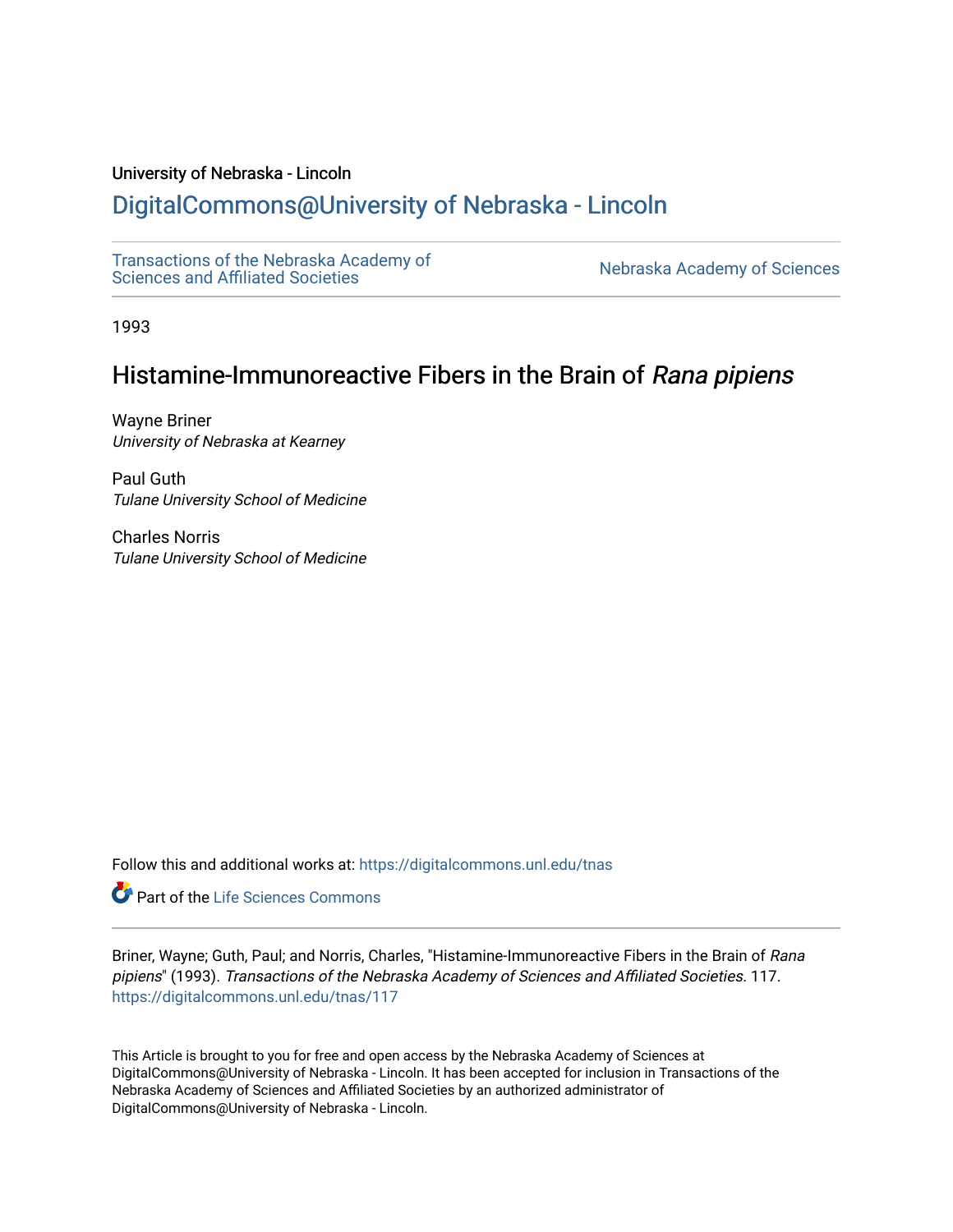#### **HISTAMINE-IMMUNOREACTIVE FIBERS IN THE BRAIN OF** *RANA PIPIENS*

**Wayne** Briner1,\*,2, **Paul** Guth2, and **Charles** Norris2,3

1 Department of Psychology University of Nebraska at Kearney Kearney, Nebraska 68849\* 2Department of Pharmacology and 3Department of Otolaryngology Tulane University School of Medicine New Orleans, Louisiana 70112

\* Author and address for correspondence.

#### *ABSTRACT*

Histamine (HA) is a neurotransmitter that has been found in the brains of several species. We examined the brain of *Rana pipiens* using a well-characterized antibody to HA conjugated to 1-ethyl-3(3diamethylaminopropyl)-carbodiimide (EDCDI) with immunohistochemistry (IHC). Staining was enhanced by pre-treating the animals with histidine, colchicine, and quinacrine. IHC staining was done in the standard fashion using the "ABC" technique. HA-immunoreactive (HA-IR) fibers in the brain of *Rana pipiens* were distributed in a manner similar to that found in other species. The cerebral hemispheres were lightly labelled in nearly all regions. The hippocampus and diencephalon were labelled. The septal and nuclei and basal ganglia also contained HA-IR fibers. The optic tectum and torus semicircularis all demonstrated HA-IR fibers. In the optic tectum the HA-IR fibers were limited to the gray layers and central white layer. The brainstem contains widely distributed HA-IR fibers. The cerebellum was lightly labelled in the Purkinje and molecular cell and fibrous regions.

t t t

Histamine (HA) is a putative neurotransmitter/ neuromodulator which can have either an excitatory or inhibitory effect on neurons, depending on the system (Haas,1985). HA has been found in the brains of several animals including rat (Panula et aI., 1984; Reiner et aI., 1987; Steinbuschand Mulder, 1984; Takeda et aI., 1987; Watanabe et aI., 1984), *Carcinus maenas* (Arnould 1987), bovine (Arbones et aI., 1988), lamprey (Brodin et aI., 1990), *Xenopus laevis* (Airaksinen and Panula, 1990), cockroach (Pirvola et aI., 1988), molluscs (Brownstein et aI., 1974; Turner and Cottrel, 1977; Weinreich, 1977), and lobster (Claiborne and Selverston, 1984). HA is presumed to exist and playa role in the brains of nearly all animals. HA has been implicated in the function of the hypothalamic system, the sleep/wake cycle, autonomic functions (Pollard and Schwartz, 1987) and vestibular function (Housley et aI., 1988).

Studies in this laboratory on the role of HA in the vestibular system of the frog led us to investigate the central distribution of HA in this species. In addition, the study of this primitive brain may provide insight into to the functioning of advanced nervous systems.

#### **MATERIALS AND METHODS**

*Rana pipiens*  $(15-30g, n = 12)$  was used. To enhance labelling of HA-IR fibers, the frogs were treated with colchicine (0.5 mg/animal; Steinbusch and Mulder, 1984) to block axoplasmic transport, histidine (1 mg/ animal; Steinbusch and Mulder, 1984) the precursor to HA, and quinacrine (1 mg/animal) to block the degradation of HA (Taylor and Snyder, 1972). Drugs were simultaneously administered by intraperitoneal injection, four to six hours prior to sacrifice. The animals were anesthetized by placing them for several minutes in a refrigerator, after which they were pithed. The animals were transcardially perfused with normal saline followed by a 3% solution of 1-ethyl-3(3diamethylaminopropyl)-carbodiimide (EDCDI, Sigma) in 0.1M phosphate buffer at a pH of 7.4 (6 cc) followed by 4% phosphate buffered paraformaldehyde. The skull was opened and the head immersed in a phosphate buffered solution of 3% EDCDI and 4% paraformaldehyde for at least 12 hours at 5° C. The brain was dissected from the skull and placed in phosphate buffered 30% sucrose followed by embedding in OCT compound and sectioning on a cryostat.

Free floating sections were used. Endogenous peroxidase activity was quenched with hydrogen peroxide. All subsequent solutions were made in 0.9% saline with 1% Triton-X-100 buffered with 0.05M Tris (Aitken et aI., 1987). The tissue was pre-incubated in 5% normal goat serum and then incubated in primary antibody, 1:1500, with 1% normal goat serum for 48 hours at 5° C. The polyclonal antibody is specific for the HA-EDCDI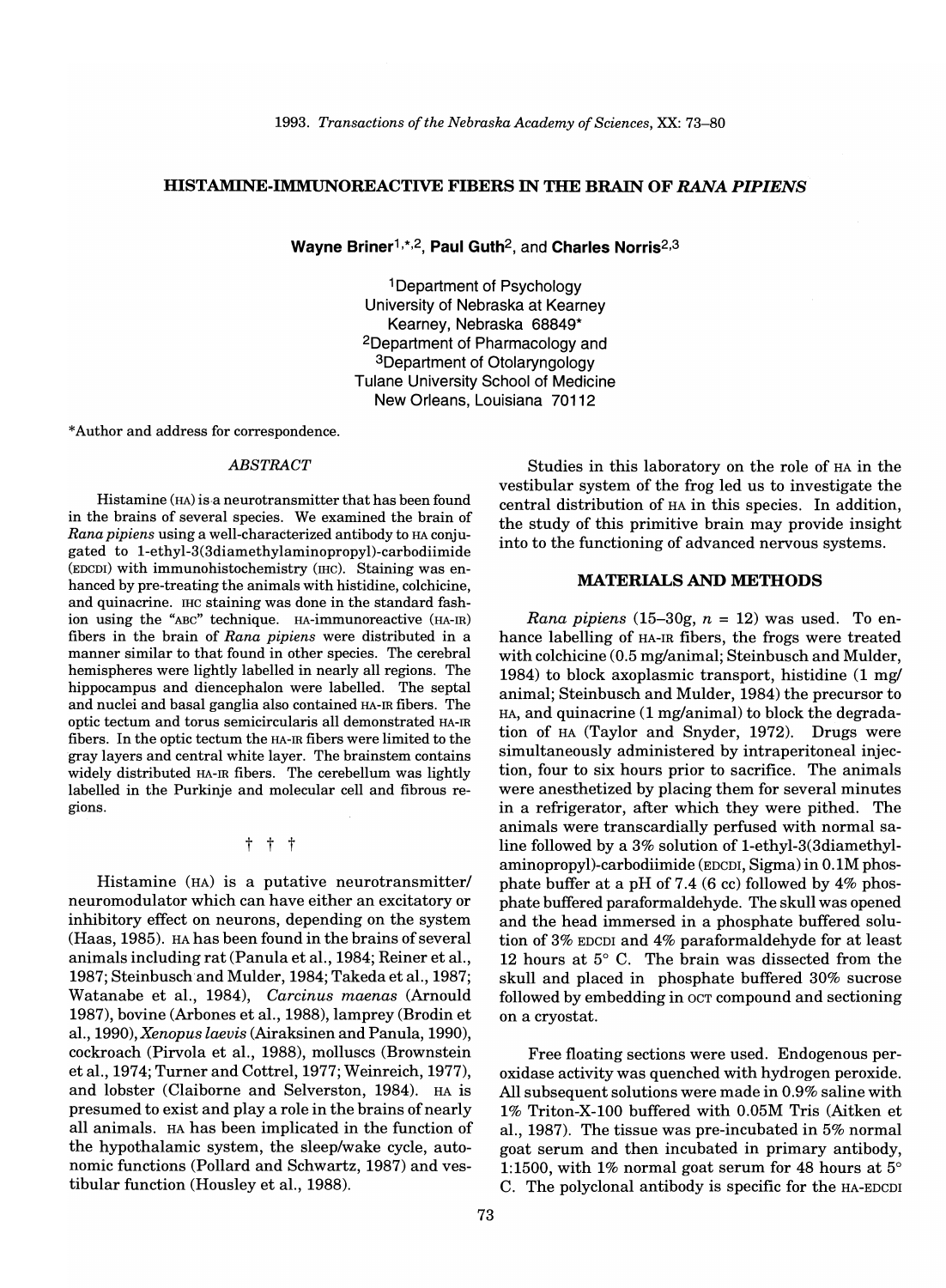#### *74 W. Briner et al.*

conjugate and has been characterized by others who have shown that the antibody is specific to HA and does not cross react with serotonin, I-histidine, d-histidine, beta-alanyl-histidine, l-histydyl-I-Ieucine, and thyrotropin-releasing hormone (Panula et aI., 1984, 1988). In addition, we found no staining when the antibody was preabsorbed with HA. Following incubation with the primary antibody the antigen-antibody complex was labelled using the "ABC" technique (Vector Laboratories, Burlingame, CA). The tissue was incubated in 1: 1000 biotinylated secondary antibody for 24 hours at 5° C and then in 1:500 avidin-biotin conjugate for 2 hours at room temperature. The entire complex was reacted with 3,3'-diaminobenzidine tetrachloride (DAB) and hydrogen peroxide. The tissue was cleared with dimethyl-sulfoxide (DMSO; Grace and Llinas, 1985; Reiner et aI., 1987) for 12 hours followed by ethanol and xylene. Cell bodies are not visualized with this particular method. The labelled fibers depicting a representative brain were reconstructed on an atlas modified from Kemali and Braitenberg (1969) and from Ariens Kappers et aI. (1936) using bright-field light microscopy with a drawing tube.

#### **RESULTS**

We have found HA-IR fibers in regions of the frog brain that correspond to labelling in the mammalian brain. Figures 1-3 provide a graphical representation of the distribution of HA-IR fibers in the brain of *Rana pipiens.* 

The cerebral hemispheres were lightly labeled throughout except for the very rostral and caudal portions which were devoid of fibers. The fibers extended from the ventral to dorsal portions of the cortex and were not confined to any particular layer. The basal, lateral, and dorsal pallium all demonstrated fibers as did the septal and basal ganglion (Fig. 1A). The hippocampus demonstrated a crisscross pattern of fibers except caudally and dorsally where the fibers were diminished (Figs. lA, 1B).

The amygdala was nearly devoid of fibers with a few seen caudally (Figs. lA, 1B). HA-IR fibers were not seen in the medial septal nucleus or the medial most region of the lateral septal nucleus. In *Xenopus*, fibers were seen in both the medial and lateral septum (Airaksinen and Panula 1990). The external hippocampal fibers were accompanied by HA-IR fibers. The septal olfactory cortical tract contains HA-IR fibers only in its most ventral aspect and these did not extend upward toward the hippocampus or dorsal cortical structures. The medial and lateral forebrain bundles contained fairly large numbers of  $HA$ -IR fibers (Figs. 1A, 1B, 1C, 4).

Rostral to the optic chiasm and diencephalon the preoptic nuclei were labelled with HA-IR fibers that ran parallel and perpendicular to the axis of the preoptic recess. The perpendicular fibers extended beyond the region of the preoptic nuclei. Some HA-IR fibers extended to the MFB and others into the thalamus and hypothalamus. The commissure of the hippocampus and the inferior commissure all contained fibers which had the same orientation as the unlabelled fibers (Figs. 1C,4).

Nearly the entire diencephalon (Figs. 2A, 5) was labelled for HA-IR fibers. The hypothalamus was labelled in a pattern similar to that of the preoptic nuclei. The dorsal thalamus (including lateral geniculate, habenula and subhabenula) was labelled. The ventral thalamus was labelled in the periventricular area and in the lateral regions. Fibers extend from those regions to the dorsal thalamic area. The olfactory thalamic tract and medial and lateral hypothalamic tracts also contained HA-IR fibers.

In the region of the optic chiasm the HA-IR fibers were sparse. Some fibers were seen extending into the optic chiasm and others into the periventricular region of the dorsal thalamus. However, the caudal region of the diencephalon was deficient in HA-IR fibers (Fig. 2B).

Caudal to the optic chiasm and rostral to the anterior optic tectum some HA-IR fibers were seen in the periventricular area accompanying the fibers of the posterior commissure (Fig. 2C). At the level of the tectal ventricle and aqueduct of Sylvius there was widespread distribution of  $HA$ -IR fibers (Fig. 3A). HA-IR fibers were distributed to each of the three gray layers of the periventricular stratum and the central white layer of the optic tectum (Fig. 6). HA-IR fibers were not seen in the remaining layers. In some instances these fibers appeared continuous with other HA-IR fibers seen in ventral tecto-bulbar tract, lateral lemniscus, spinal tectal tract, and oculomotor nucleus.

HA-IR fibers were seen in the torus semicircularus, particularly the periventricular regions. The aqueductal region also contained HA-IR fibers radiating toward the torus semicircularus. The commissure ansulata contained HA-IR fibers oriented in the same direction as other fibers in the tract. The tegmentum of the mesencephlon contained a moderate number of fibers arranged in a crisscross pattern. HA-IR fibers were not seen in the interpeduncular nucleus or lateral ophthalmic tract.

The metencephalon at the region of the cerebellum contained a widespread but light distribution of HA-IR fibers (Fig. 3B). Included in this distribution of HA-IR fibers was the MLF, the trigeminal nuclei, cerebellar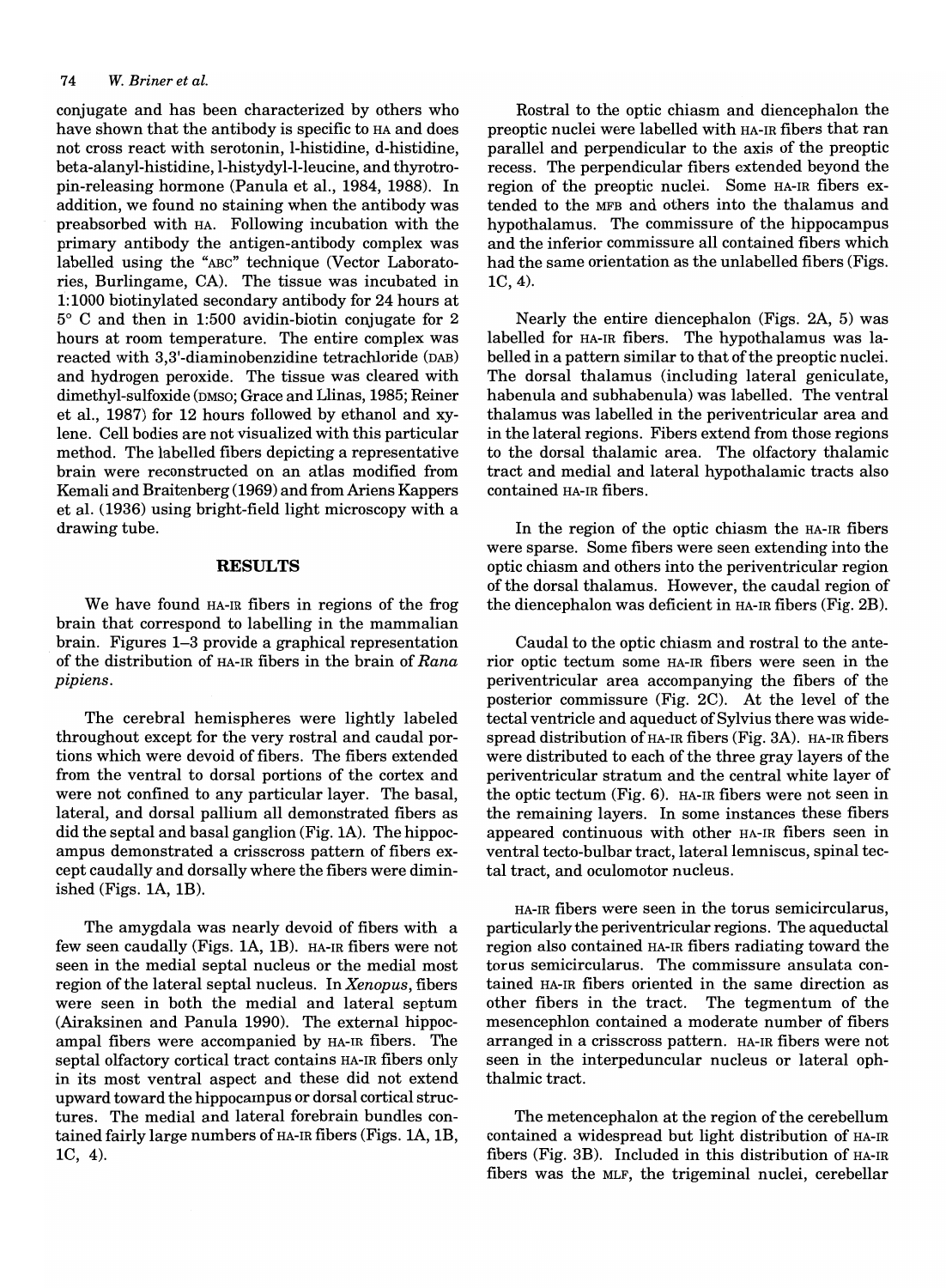

Figures lA-C. Diagram of fiber distribution in the brain of *Rana pipiens.* Stippled areas indicate presence of HA-IR fibers. Dashed lines indicate general orientation of HA-IR fibers. The local "crisscross" pattern of fibers is not shown. Figures 1A–C. 1A Distribution of HA-IR fibers at the level of the cerebral hemispheres. **1B**. Distribution of HA-IR fibers at the region of the foramen of Monroe. 1C. Diagram of section at most caudal end of hippocampus demonstrating the distribution of HA-IR fibers.



Figures 2A-C. 2A. Diagram of HA distribution at anterior thalamic regions. 2B. Diagram of HA distribution at posterior thalamic region.  $2C$ . Diagram of  $HA$  distribution at anterior most region of optic tectum.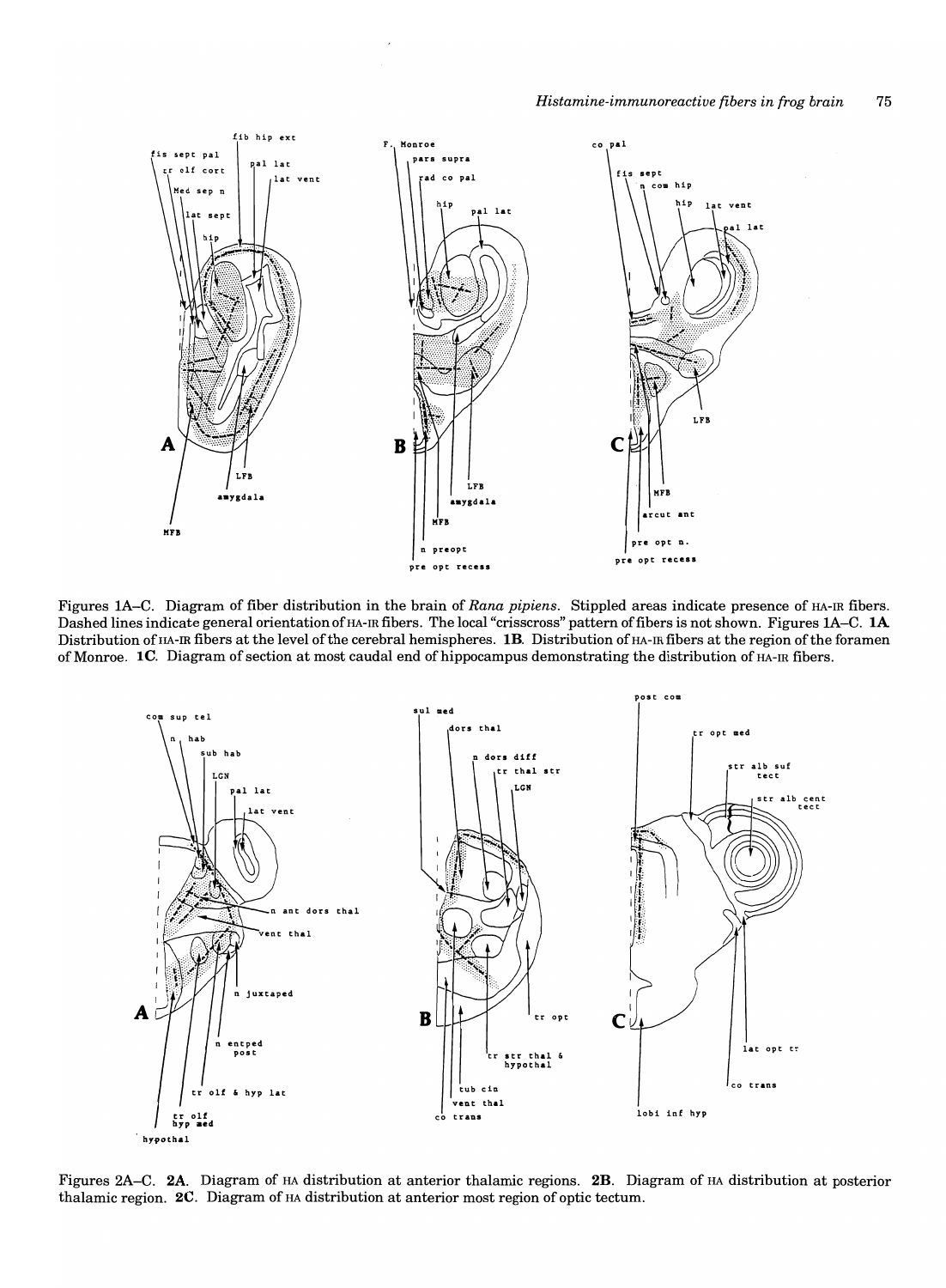

Figures 3A–C. 3A. Diagram of HA distribution in mid-tectal level. 3B. Diagram of HA distribution at level of cerebellum. 3C. Diagram of HA distribution at level of VIII nerve root and nucleus.

motor tract, spinal cerebellar tract, and bulbar cerebellar tracts.

The cerebellum was very sparsely labelled. Some fibers originated in the fibrous region and extending through the Purkinje layer into the molecular region of the cerebellum. Some fibers traveled in a horizontal direction through the molecular layer and others through the fibrous layer. The auricular lobe did not contain HA-IR fibers and none were seen in the lateral regions of the cerebellum or granular layer (Fig. 3B). Airaksinen and Panula (1990) reported HA-IR fibers only in the granular layer of the cerebellum and cerebellar nuclei.

The tegmentum of the myelencephalon was characterized by widespread but sparse labelling of HA-IR with a crisscross pattern. Long fibers were seen following the fibers found in the commissure of subcerebellar fibers and MLF. Labelling was seen in the superior olivary complex, ventral and dorsal eighth nerve nuclei and the periventricular regions. No fibers were found in the area of the arcuate fibers or in the nucleus of the facial nerve or the root of the eighth nerve (Fig.  $3C$ ).

### **DISCUSSION/CONCLUSION**

**In** mammals, HA neurons were located chiefly in the hypothalamic and mamillary nuclei and their associated structures (Panula 1986; Pollard and Schwartz, 1987; Steinbusch and Mulder, 1984; Watanabe et aI., 1984) and project to almost all regions of the brain through two chief ascending pathways, the MFB and fornix/perforant path and the medial longitudinal fasiculis. The general distribution and pattern of fibers in this study of the frog is essentially the same as found in other species. The richest labelling of fibers occurs in the hypothalamic region and fibers appear to project to the rest of the amphibian brain via the MFB and LFB. The MLF of the frog is labelled for HA and this supports the contention that caudal regions are innervated via this tract.

The distribution of HA-IR fibers in the prosencephalon was similar to that for mammals save that we found few fibers in the amygdala. Airaksinen and Panula (1990) reported heavy labelling in the amygdala of *Xenopus* . Variations in amygdala labelling has been seen in the mammal. Small numbers of HA-IR fibers were found in the amygdala of the rat by Steinbusch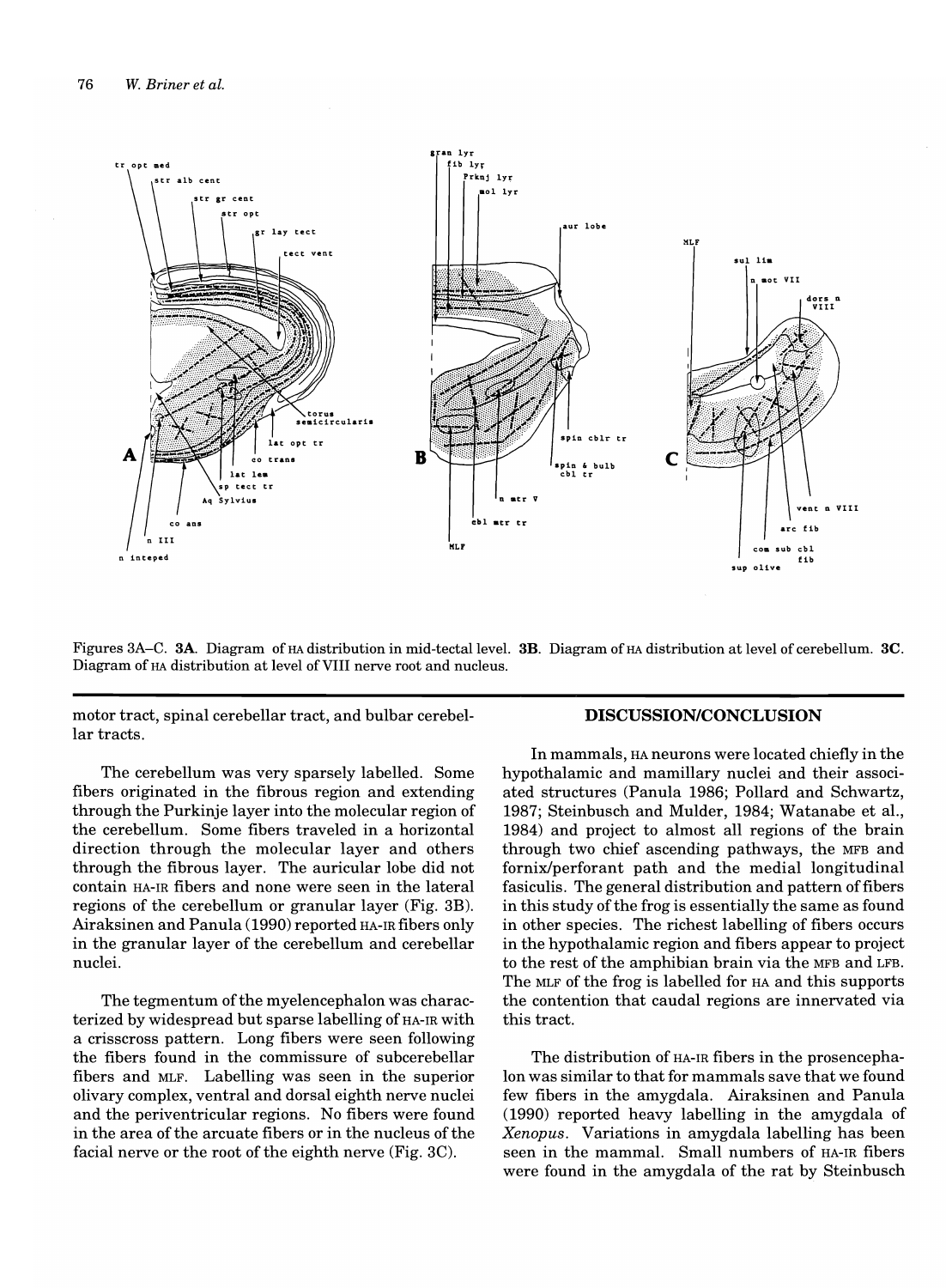

Figure 4. Photomicrograph of HA-IR fibers in the MFB, LFB and arcut. ant. at level of Figure 3. Scale bar = 500 microns (20 $\times$ ).

and Mulder (1984) but heavy labelling of the rat amygdala was reported by Watanabe et al (1984). The variations in labelling of the amygdala indicate that there may be some inter-species variation in the distribution of HA-IR fibers in this structure. The septal nuclei of the rat contain HA-IR fibers and Airaksinen and Panula (1990) reported labelling of the medial and lateral septal nuclei of *Xenopus.* We have found that the lateral, but not the medial septal nuclei, contain HA-IR fibers. The superior olivary complex has not been reported to contain HA-IR fibers as we have found in *Rana.* 

HA-IR fibers were present in the vestibular nuclei, optic tectum, cerebellum and oculomotor nucleus, all structures involved in controlling eye movements and posture. These findings support the impressions of others that the HA system plays an important role in the vestibular-ocular-reflex (VOR) arc (Housley et aI., 1988; Takeda et al., 1987). It is possible that HA may playa major role in the visual reflex arcs of more primitive species. This possibility is suggested by evidence in the cockroach (Pirvola et aI., 1988) where HA is found in large amounts in the retina, optic lobes, and antennallobes and *Carcinus* (Arnould, 1987) where HA is found in the eyestalk and other regions of the brain.

The distribution of HA-IR fibers appears to be conserved across the species. The differences that are seen are comparatively minor and indicate that the HA system has undergone few changes in its transition from the amphibian to the mammalian state. The great similarities in innervation pattern suggest that similar functions are retained; regulation of endocrine function, arousal, and other autonomic functions.

#### **ACKNOWLEDGMENTS**

We are indebted to Dr. P. Panula for his generous donation of the antibody used in this research and advice in preparing this tissue. We would also like to thank Mr. Butch Welch for his assistance with the photography and artwork. During this research Dr. Briner was supported by NIH training grant NSO-7058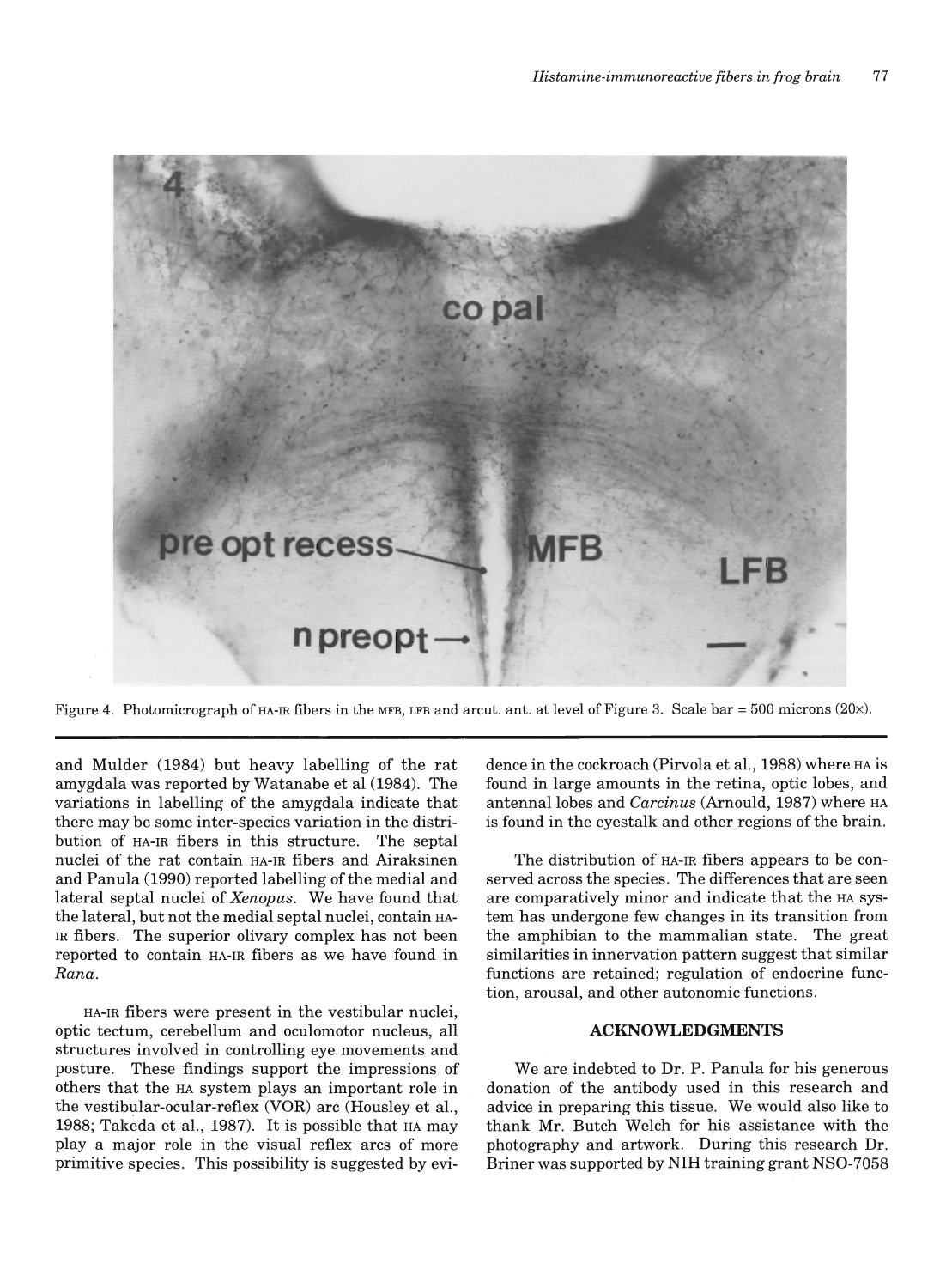

Figures 5-6. Fig. 5. Photomicrograph of HA-IR fibers in the mid-thalamic region. Level of brain between Figures 4 and 5. Scale bar = 500 microns (20x). **Fig.** 6. Photomicrograph of inner layers of the optic tectum at about the level of Figure 7. Note distribution of HA-IR fibers is limited to the gray layers and central white layer. Scale bar = 500 microns (40 $\times$ ).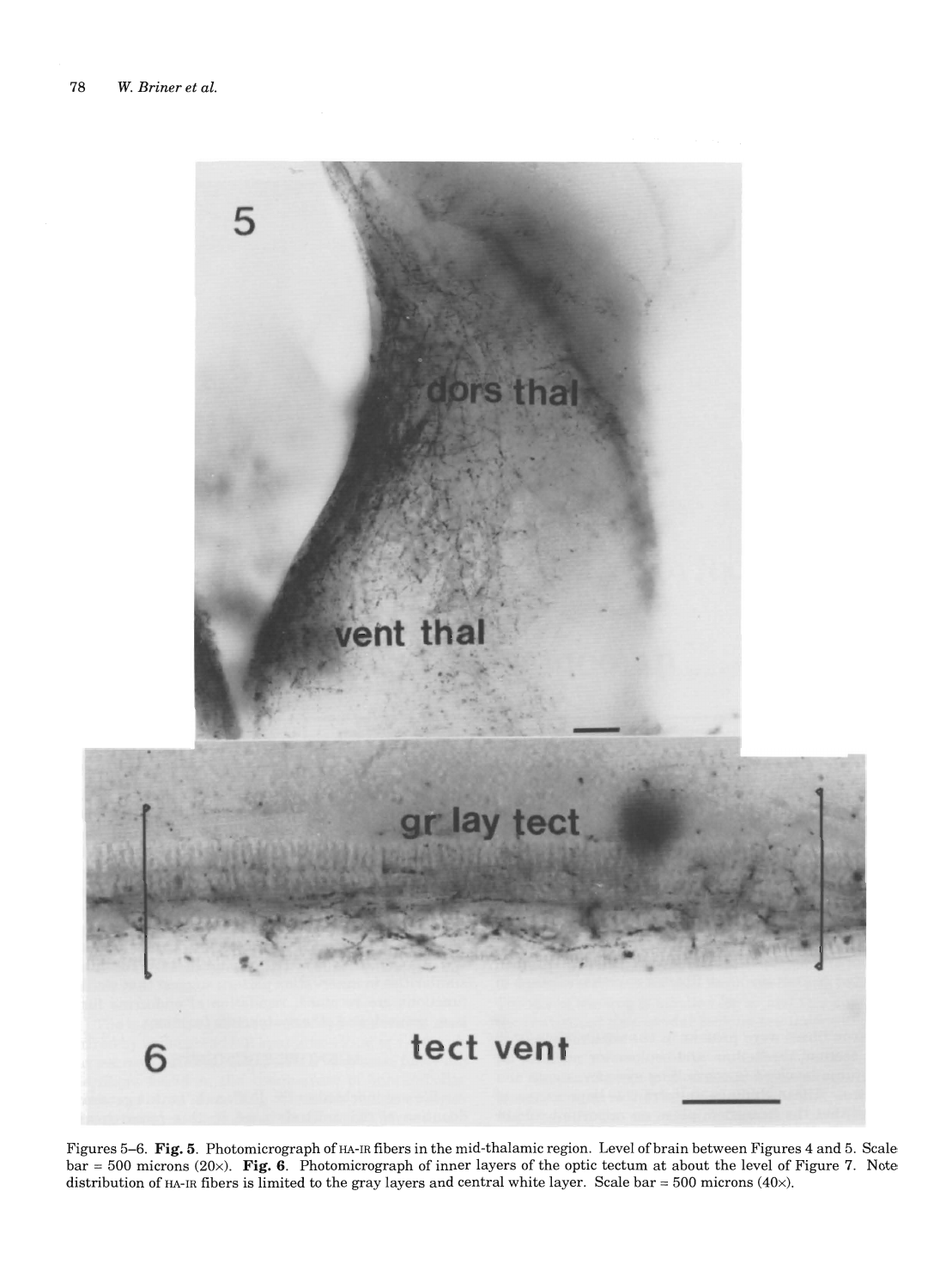### **GLOSSARY OF ABBREVIATIONS USED IN FIGURES**

| amygdala amygdala                    |                                             |
|--------------------------------------|---------------------------------------------|
|                                      |                                             |
|                                      |                                             |
|                                      |                                             |
|                                      | inferior                                    |
|                                      |                                             |
|                                      |                                             |
|                                      |                                             |
|                                      |                                             |
|                                      |                                             |
|                                      |                                             |
|                                      |                                             |
|                                      | dors n VIIIdorsal nucleus VIII (cochlear)   |
| dors thal dorsal thalamus            |                                             |
| F. Monroe  Foramen of Monroe         |                                             |
|                                      | fib hip ext fibrae hippocampalis externae   |
|                                      | fib lyr fibrous layer of cerebellum         |
| fis sept pal fissura septopallialis  |                                             |
|                                      |                                             |
|                                      | periventriculare                            |
|                                      | gran lyrgranular layer of cerebellum        |
|                                      |                                             |
| hypothal hypothalamus                |                                             |
| lat lem lateral lemniscus            |                                             |
| lat opt tr tractus opticus lateralis |                                             |
| lat sep lateral septal nucleus       |                                             |
| lat vent lateral ventricle           |                                             |
|                                      |                                             |
|                                      | LGN. lateral geniculate nucleus             |
|                                      | lobi inf hyp lobi inferiores hypothalami    |
| med sep n medial septal nucleus      |                                             |
|                                      |                                             |
|                                      |                                             |
|                                      |                                             |
|                                      | n ant dors thal  anterior dorsal nucleus of |
|                                      | thalamus                                    |
| n com hip bed nucleus of pallial or  |                                             |
|                                      | hippocampal commissure                      |
|                                      | n dors diff nucleus dorsalis diffusus       |
|                                      | n entped postnucleus entopeduncularis       |
|                                      | posterior                                   |
|                                      |                                             |

to the Kresge Hearing Research Group of the South (via Drs. C. Berlin and P. Guth) and NIH grant NS22051 (now grant DC00303).

#### **LITERATURE CITED**

- Airaksinen, M., and P. Panula. 1990. Comparative neuroanatomy of the Histaminergic system in the brain of the frog *Xenopus laevis. Journal of Comparative Neurology* 292: 412-423.
- Aitken, A., Sandeman, and D. Sandeman. 1987. Preparation of immunoperoxidase-Iabelled wholemounts of invertebrate brains. *Journal of Neuroscience Meth'ods* 21: 1-7.
- Arbones, L., J. García-Verdugo, F. Picatoste, and A. García. 1988 Presence and distribution of hista-

| n habhabenular nucleus                     |                                                       |
|--------------------------------------------|-------------------------------------------------------|
|                                            |                                                       |
|                                            | n inteped nucleus interpeduncularis                   |
|                                            | n juxtaped nucleus juxtapeduncularis                  |
| n mot VII motor nucleus VII                |                                                       |
| n mtr V motor nucleus V                    |                                                       |
|                                            |                                                       |
|                                            |                                                       |
|                                            |                                                       |
| post com posterior commissure              |                                                       |
| pre opt recess  preoptic recess            |                                                       |
|                                            | Prknj lyr  Purkinje cell layer of cerebellum          |
|                                            | rad co pal radiations of commissura                   |
|                                            | pallii/hippocampi                                     |
| sp tect tr spinal tectal tract             |                                                       |
|                                            | spin & bulb cbl tr spinal and bulbar cerebellar tract |
| spin cblr trspinal cerebellar tract        |                                                       |
| str alb cent stratum album centrale        |                                                       |
|                                            | str alb cent tect stratum album centrale tecti        |
|                                            | str alb suf tect stratum album superficiale tecti     |
|                                            | str gr cent stratum griseum centrale                  |
| str opt stratum opticum tecti              |                                                       |
| sub hab  area subhabenula                  |                                                       |
| sul limsulcus limitans                     |                                                       |
| sul med medial sulcus                      |                                                       |
| sup olive superior olive                   |                                                       |
| tect vent tectal ventricle                 |                                                       |
| torus semicircularis  torus semicircularis |                                                       |
|                                            | tr olf cort tractus olfacto-corticalis septi          |
|                                            | tr olf hyp medtractus olfacto-thalamicus et           |
|                                            | hypothalamicus medialis                               |
|                                            | tr olf & hyp lat tractus olfacto-thalamicus et        |
|                                            | hypothalamicus lateralis                              |
|                                            |                                                       |
|                                            |                                                       |
|                                            | tr str thal & hypothal  tractus strio-thalamicus et   |
|                                            | hypothalamicus                                        |
|                                            | tr thal str tractus thalamo-striatalis                |
|                                            |                                                       |
|                                            | vent n VIII ventral nucleus VIII (vestibular)         |
| vent thal ventral thalamus                 |                                                       |
|                                            |                                                       |

minergic components in rat and bovine retina. *Neurochemistry International* 13: 97-104.

- Ariens Kappers, C., C. Huber, and E. Crosby. 1936. *The comparative anatomy of the nervous system of vertebrates, including man.* New York, MacMillan.
- Arnould, J.-M. 1987. Biosynthèse et métabolisme de l'histamine dans Ie systeme nerveux central de *Carcinus maenas. Archives Internationale de Physiologie et de Biochimie* 95: 43-55.
- Brodin, L., T. Hokfelt, S. Grillner, and P. Panula. 1990. Distribution of histaminergic neurons in the brain of the lamprey *Lampetra fluviatilis* as revealed by histamine-immunohistochemistry. *Journal of Comparative Neurology* 292: 435-442.
- Brownstein, M., J. Saavedra, J. Axelrod, G. Zeman, and D. Carpenter. 1974. Coexistence of several puta-